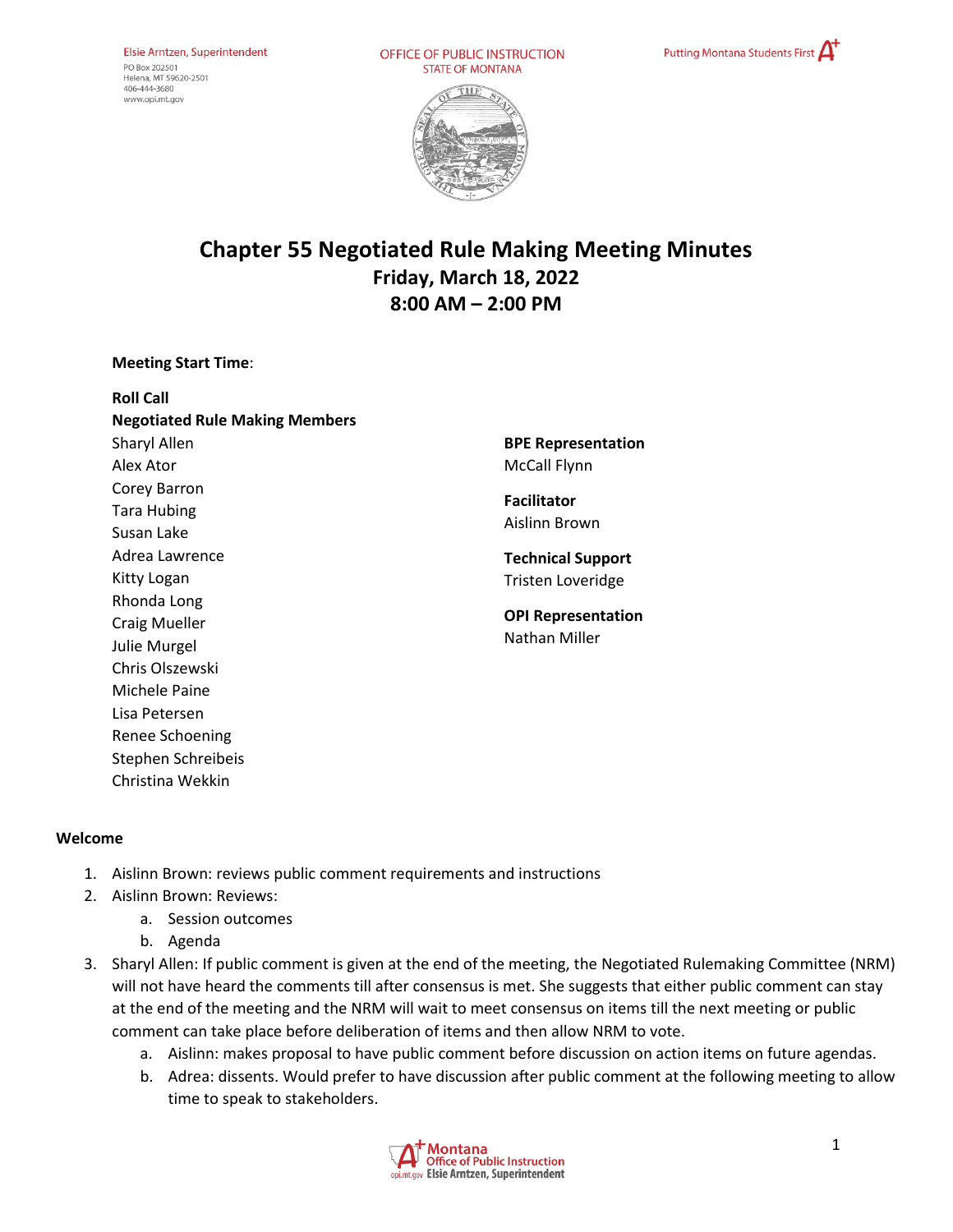- c. Julie Murgel: Dissents Adrea's proposal. If NRM waits to take action on items at the next meeting, how much time will there be between?
	- i. McCall Flynn: suggests we look at the meeting schedule to determine if additional meetings are needed.
- d. Chris Olszewski: He is open to having rules to have public comment prior to consensus. If the NRM has dissent on recommendations brought from the Task Force (TF), we need time between meetings to have conversations with the TF.
	- i. Aislinn: wants to point out that today's discussion on definitions is unique because the TF has not sent final recommendations yet. There may be times the NRM may not reach consensus on items but at the end of the process all items will go to the Superintendent in a final report.
	- ii. Julie: Would like to clarify, that in the economic statement, there is a role of an agency team. The Superintendent was intentional in deciding to create the TF to pull stakeholders together to work on recommendations rather than utilizing only OPI employees. She struggles with public comment because we have representatives in the TF and NRM who are part of the public. She is concerned how much time is between deliberation, public comment, and action.
- e. Stephen Schreibeis: He would like to ensure he has all the necessary information to make an informed decision. Public information is important, and he may have questions that he may not be able to take action until he has heard it.
- f. Aislinn: proposes we have public comment at the end of meetings, but the time is to address agenda items for the next meeting. Would this satisfy the NRM needs?
	- i. NRM is not satisfied with this option.
- g. Sharyl Allen: There is a process in play for public comment on items not on the agenda. Perhaps it is a two-fold process with public comment periods at the end of the day as well as woven throughout the meeting before action item discussion.
- h. Chris Olszewski: Concurs with that. There are enough of the NRM that have been involved in board meetings and know there are general public comment periods and time prior to an agenda item. Perhaps it is either or, or both.
- i. Aislinn Brown: Proposes to have public comment before each agenda item.
	- i. Susan Lake: will there be a time limit for public comment? If we have a contentious topic, she is concerned to have hours of public comment.
	- ii. Aislinn Brown: It is up to the NRM if they feel they need to hear more than three minutes of public comment.
- j. Adrea Lawrence: Asks McCall to elaborate on how the BPE structures public comment.
	- i. McCall: BPE has periods before and after the meeting that are open for general comments. Then, there is time before action items strictly for public comment on those items.
	- ii. Adrea: asks how voting happens?
	- iii. McCall: the BPE will vote at the end of each action item. The chair will have the presentation, chair will ask for a motion, there will be a second, they will hear public comment, they will hear any board comment, then take a vote.
- k. Sharyl Allen: She likes the concept to hold public comment before each agenda item discussion. If we are doing our job well all information should be available on the website. By taking the comment before the item, it may influence the discussion. It is about having the public inform the NRM of their perspectives.
- l. Aislinn: Proposes public comment is given before each action item.
	- i. No NRM dissent and proposal passes.

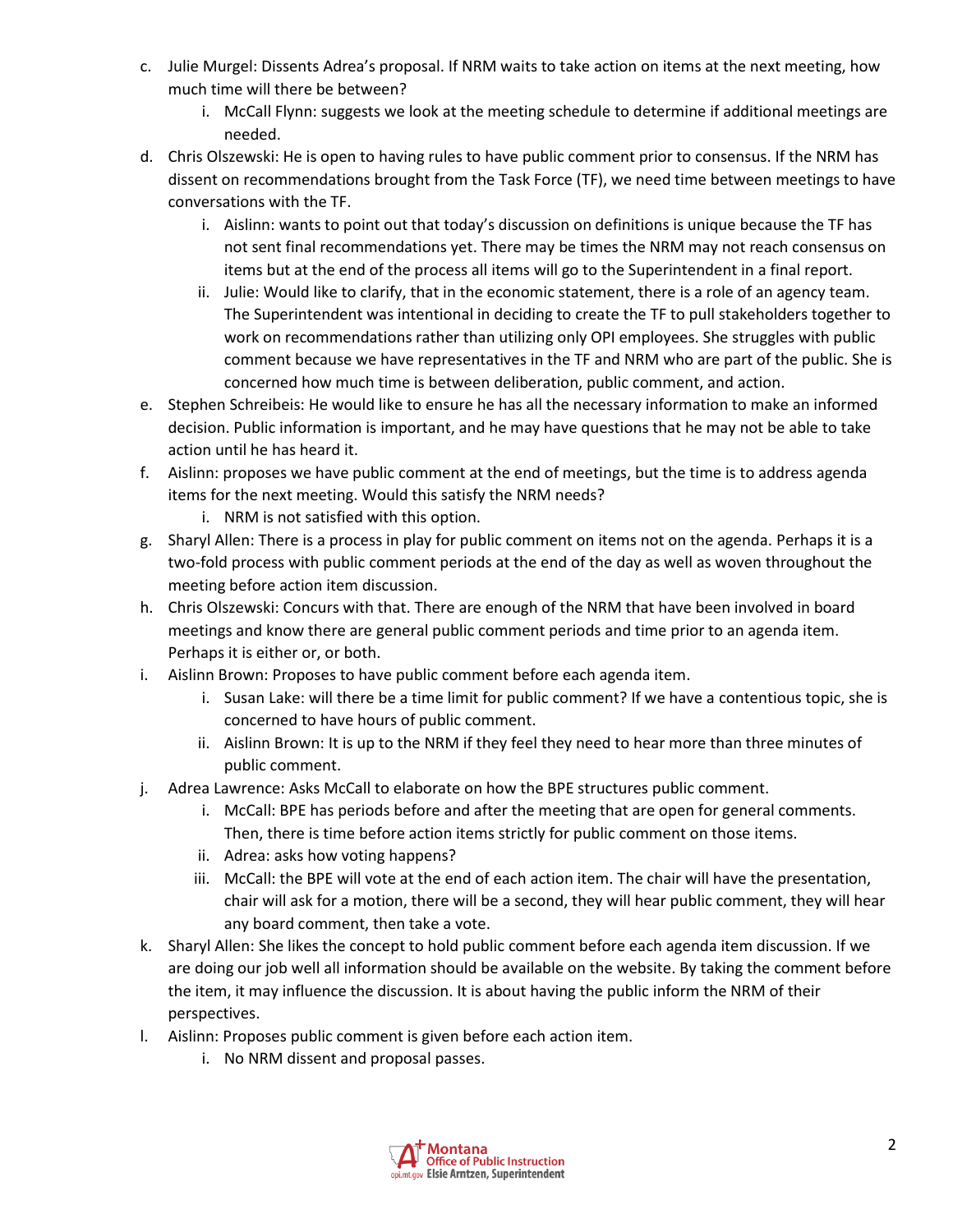- 4. Sharyl Allen: wonders if it is not the best course of action to take action on the definitions because they were given to the NRM last night and the public has not had the opportunity to look at the definitions. To take public comment on something the public has not seen may not be the best option.
	- a. McCall Flynn: would also like to point out that the NRM is not a full committee yet. Wants to ensure we are acting as a full committee and following all Negotiated rule making laws when recommendations go to the BPE.
		- i. Stephen: voices the same concerns
	- b. Aislinn: Asks the NRM if there is any dissent to discuss the definitions today then take action on them at a later meeting.
	- c. Sharyl Allen: Would like to point out that there are several NRM not present at this meeting. If we start setting the standard that we will not take action every time, there is someone not at the table the NRM will have little opportunity to take action. That is not our definition of consensus.
	- d. McCall Flynn: It wasn't clear yesterday that someone was identified as a School Business Official. She thinks it is important to note that.
		- i. Sharyl Allen: The setting of the committee is the responsibility of the OPI. Her point is that there are several members that have been unable to participate in this meeting. We're working with those members to get up to speed.
- 5. Aislinn: Wants to clarify what will happen today. Asks Deputy Sharyl if she thinks we should take action on the definitions today?
	- a. Sharyl Allen: no, she is saying every time we meet there will most likely be someone absent because it is difficult to get large groups of people together. That should not stop the work of the agency. She is saying that if the NRM is keen on having public comment, it would be ingenuous for us to take action on something the public has not seen.
	- b. Aislinn Brown: Proposes NRM has a discussion of the definitions today but because the public has not seen them, yet we will wait to take action on them till the next meeting.
- 6. Adrea Lawrence: will there be a way for NRM to place a vote and offer comment if they are absent?
	- a. Julie Murgel: If we are having deliberations on the definitions, it would mean we are taking action on April 13<sup>th</sup> on the definitions. What would happen on the 13<sup>th</sup> if members were there. It makes it difficult to move the work forward if we have discussion today, wait till the  $13<sup>th</sup>$  to take action and if people aren't at the meeting, how do we include them or not?
	- b. Sharyl Allen: It may be a challenge to have votes by proxy because of the way we have defined consensus.
	- c. Aislinn Brown: Has concerns about voting without being in the discussions. Minds could be changed based on discussion that occurs.
	- d. Chris Olszewski: Voices the same concern. If we're having a discussion and having public comment, that person may have submitted a vote or consensus based on prior information and discussion. If a change comes in, their consensus won't be based on that.
	- e. Aislinn Brown: Proposes NRM is not able to have proxies or the ability to vote beforehand but the ability to communicate thoughts if they are unable to attend.
	- f. Adrea Lawrence: an alternative would be to vote at the following meeting. Committee members would be able to watch the video and public comment and if it changes their mind then vote at the following meeting.
	- g. Aislinn Brown: She is curious what if someone was absent at the following meeting.
	- h. Chris Olszewski: What we said earlier in that we would have a proposal for an action item at the prior meeting. If at the date the item is up for action and there is dissent with a proposal for a solution, do we effectively say it is an action item for the following item? Or do we take action as a present committee based on the actionable solution?

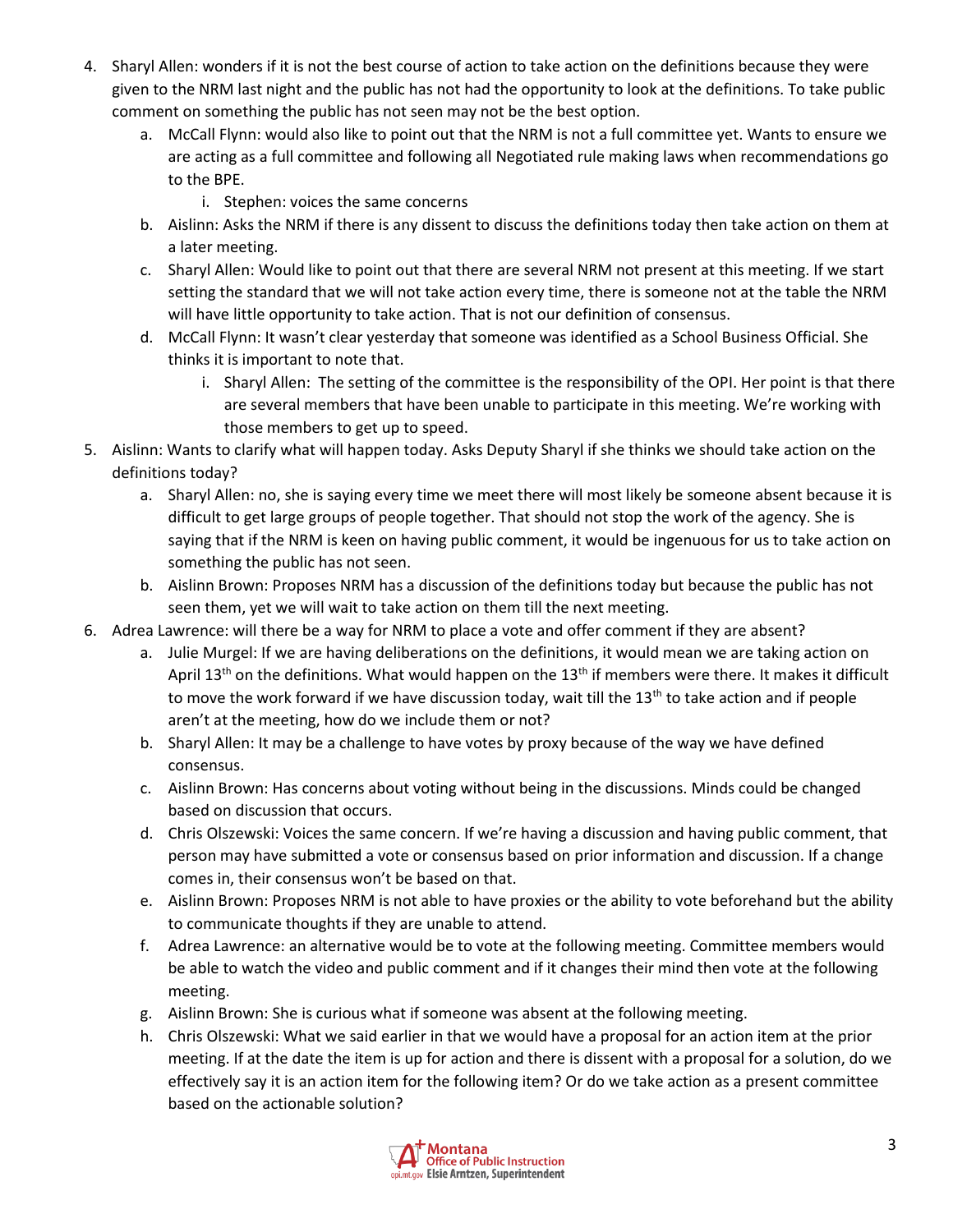- i. Aislinn Brown: during this discussion, she is wondering if "action item" is the wrong word to use. There may be times when NRM will not take a vote because there is dissent or it needs to be moved to a later meeting. This is an entire package that will move to the Superintendent. NRM may have negotiations about areas of rule and may not have a solidifying vote.
- j. Stephen Schreibeis: When something is brought up, it is difficult to review and take action without an appropriate amount of time to consider the information. Suggests that if NRM have comments to make on an item, they send them to Tristen to be read during the discussion.
- k. Sharyl Allen: This was addressed in the ground rules to have materials a week in advance. We would only be in discussion for the definitions based on that ground rule.
- l. Chris Olszewski: We've just said this morning that items will be taken individually but at the end one final document will be given to the Superintendent. Is there an opportunity at the end to address items prior to sending the document? The NRM will need to consent on the full document to move forward. It seems that provides an opportunity to bring up concerns at the end.

# **Recap of March 17th committee meeting**

- 1. Aislinn Brown: If the NRM were to tweet about what we did, what would you say?
	- a. Craig Mueller: Appreciated Nathans walkthrough of the accreditation process and specific information about the role.
	- b. Michele Paine: Yesterday helped us all anchor in the work ahead of us and the process. Excited to have a good foundation to move forward in the work.
	- c. Chris Olszewski: Yesterday was great information. Every one of us comes at these rules from different perspective. This is great professional development and seeing the whole picture was helpful.
- 2. Aislinn Brown: Reviews recap of March 17<sup>th</sup> meeting and asks the NRM if there are any questions from yesterdays discussion?
	- a. Adrea Lawrence: It would be helpful to get the accreditation data in a raw form. To look at some of the different factors that were discussed. To be able to do statistical analysis to see what intersections or patterns may exist that may factor into our considerations.
		- i. Nathan Miller: If there is specific data the NRM would like to request he can do, but a broad range of data is not something he can put together at this point.
		- ii. Sharyl Allen: it would be helpful for the group to see what inputs there are into the system of accreditation. There are comprehensive screens in TEAMS that are asked by school districts to input should be available.
	- b. Renee Schoening: As we are making decisions, if there is data that may have an impact on the NRM decisions she would like to have that. If it is possible to get in the moment data for potential decisions.
		- i. Julie: If we know that something is coming up in the next week or two weeks, Nathan can pull data specific to the discussion.
		- ii. Nathan: Is happy to pull data, just needs to know specifically what is wanted.
	- c. Chris Olszewski: In Billings three of the four high schools are going through the Advanced Ed peer accreditation review. Some information and perspective from the OPI where Advanced Ed peer reviews falls into this process about if it is a complementary task or if it is required would be helpful. There were a lot of questions yesterday around HS graduation requirements. When looking at the ACT performance data in comparison to graduation rates, they don't compare. Would there be a way to pull numbers for HS ACT and compare to the rather high graduation rates we see when it comes to HS performance.
		- i. Sharyl Allen: Believed it would be pulled in the assessment team since the ACT results go there. We can reach out to that team to see what they can provide.
		- ii. Julie Murgel: We would have to pull from the accountability team. Chris's point in a good one. Is there correlation between ACT scores and graduation rates?

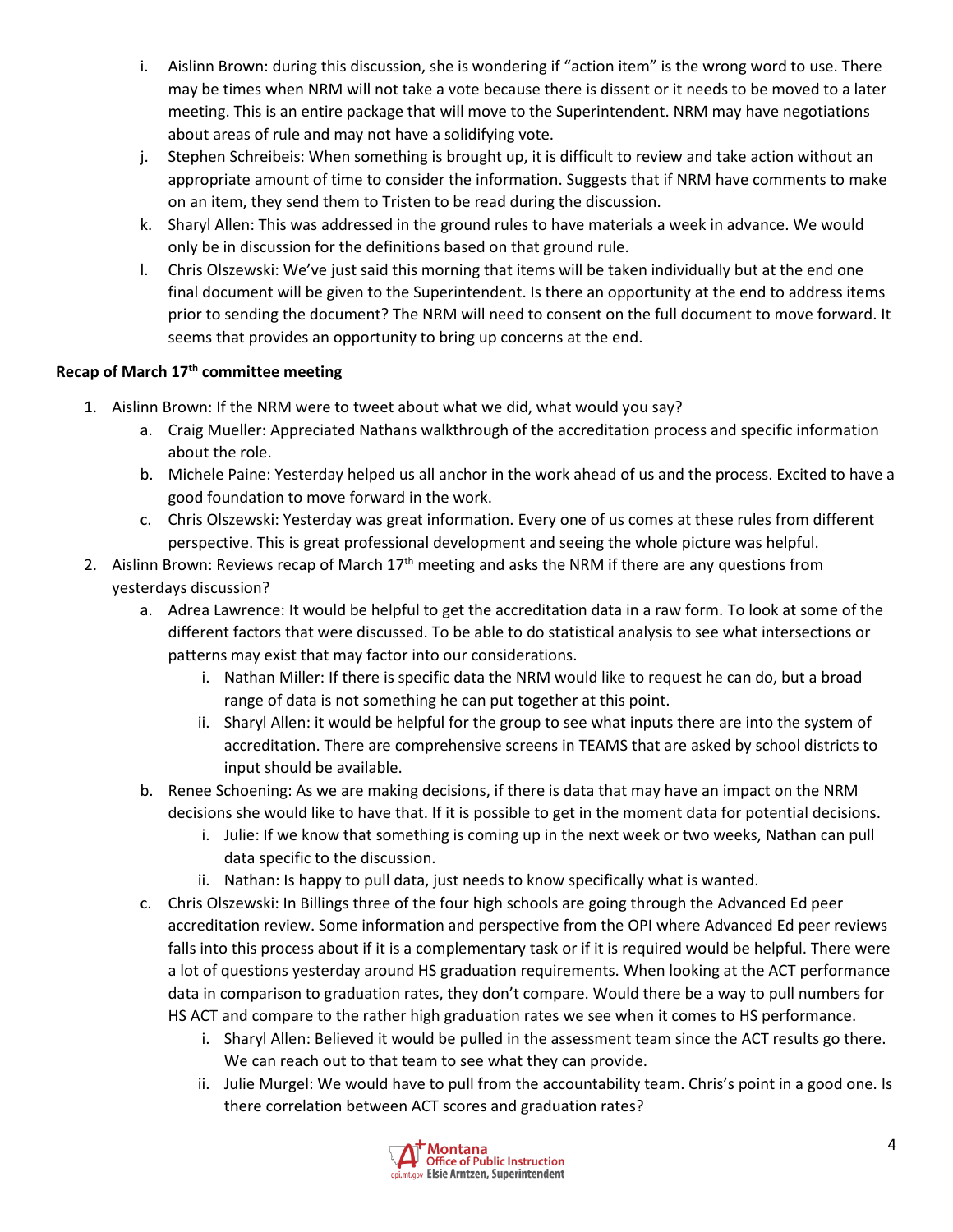- iii. Michele Paine: It is challenging when kids take the SBAC then at the HS level have a major change. Her school particular 25% of students are proficient in math and graduation rates are 85%. If students are achieving what we want them to be, why is there such a big gap?
- 3. Aislinn Brown: Reviews the definition of consensus as the absence of dissent
- 4. Aislinn Brown: Reviews the ground rules
	- a. Any committee member wo dissents from a proposed action must propose a solution
	- b. No outside interruptions cell phones and messaging applications off during session
	- c. "Speak now or forever hold your peace" if you wish to dissent, do it now.
	- d. No substitutes or replacements for committee members
	- e. Each Committee member must have full voting ability
	- f. Committee members will receive materials for future meetings one week in advance of meeting.

#### **School Quality Taskforce Survey Notes**

- 1. Student Growth:
	- a. Adrea Lawrence: Wondering if people that are involved in the TF discussions could give examples of what this could look like in practice? The notes here are abstract, but she is curious what it looks like in pedagogy and assessment? This could be radically different and exciting.
		- i. Julie: Describes the TF discussion
	- b. Renee Schoening: Thrilled to see this it really speaks to the whole child. A quality school is not just a school that shows good testing rates there is so much more to it than that.
	- c. Stephen Schreibeis: Happy to see this. Thinks the challenge for them and education as a whole is to change the mindset of the system as a whole. Having the definitions of what this will look like is exciting.
	- d. Michele Paine: When we think about this are the graduation requirements, the 20 credits required in different areas. We're not really measuring that except for in math ELA and ACT. If basic HS education includes a wide range of courses, how do we reconcile that. If a student graduates, they are combining the basic 20 credit requirement. How is proficiency defined and how is it done? On a district level or the state level? There are a lot of questions to this and it's a big process.
	- e. Sharyl Allen: Proficiency exists in MCA 20-9-311. The district defines what proficiency assessment is. Disconcerting point of this is that we have districts that have defined proficiency is 50% of achievement in any class. She doesn't think there are many districts that would say that is passing performance in classes yet that is where proficiency is defined.
	- f. Chris Olszewski: A few years ago, they moved forward with a policy related to this and established 80% on district assessment, 75% on product. A lot of what we do for SBAC, or ACT comes under Ch56 then we come back to ch55 and there is a disconnect. If we do open this up to local districts to determine level of proficiency, how do we normalize it? He likes the idea to have this as part of the alternative or complimentary to Ch56 and requirements to state assessments. This would be great to move forward to connect the dots better in the process.
- 2. Staffing ratios for library media specialists
	- a. Aislinn Brown: Reviews the TF discussion
		- i. Nathan Miller: Reviews the data discussion from the TF
	- b. Stephen Schreibeis: Asks Nathan to expand on a school System.
		- i. Nathan: When the TF looked at real MT schools, in a school system with both elementary and high schools combines, it requires a lower FTE.
	- c. Sharyl Allen: Was there TF discussion on if this is a ratio, we should be keeping at all?
		- i. Julie Murgel: That question has been brought up for not just this ratio but all of them. There are particular pieces that we say the district can determine what the ratio is and how it should be

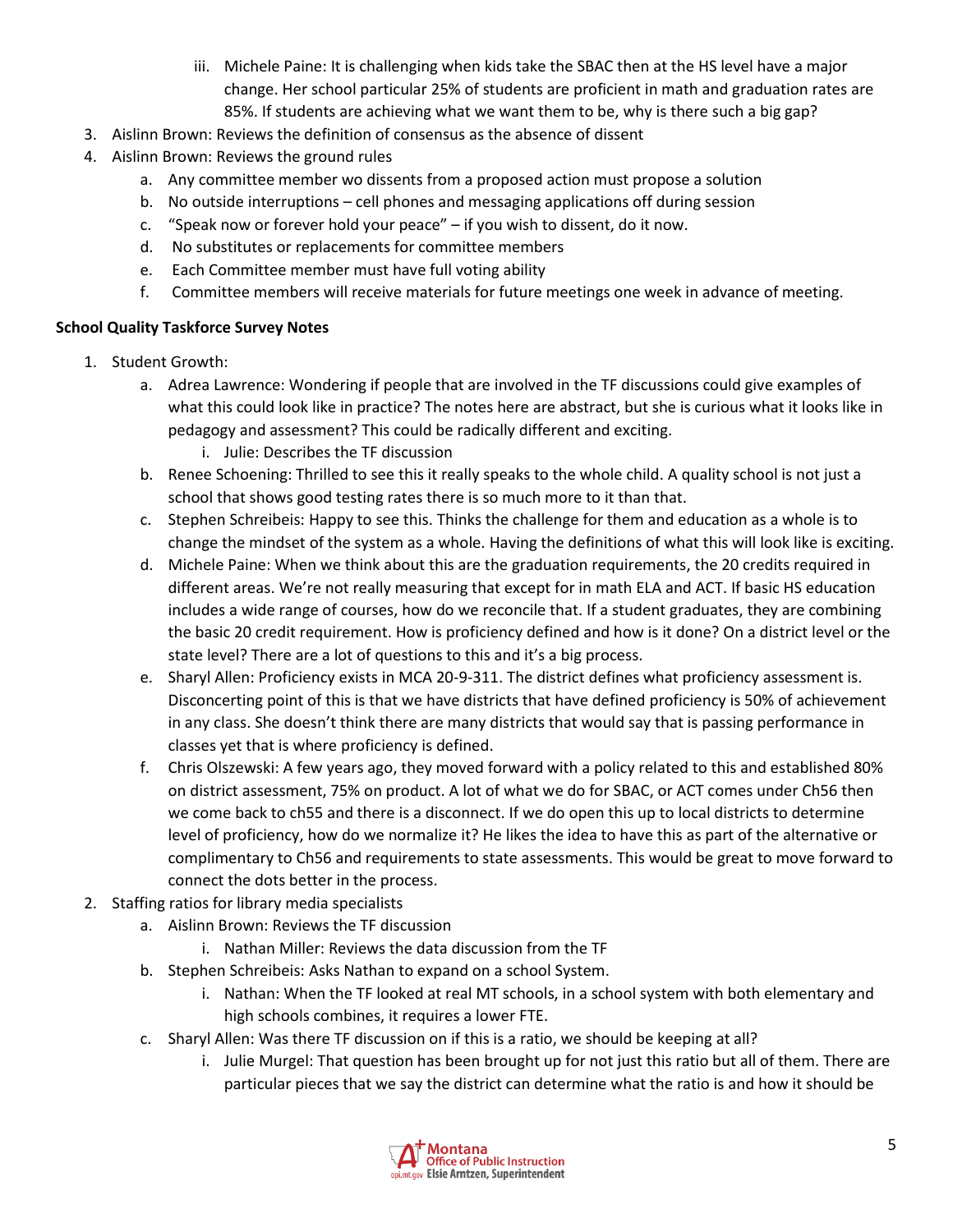staffed. The notion has been brought forward, but she cannot say it has been mapped out deeper.

- ii. Michele Paine: That is a question many people don't want to answer. The role of a librarian has evolved over the last twenty years. Librarians now spend most of their time supporting technology in the school than maintaining the collection. Schools have been creative how to support that. Shares example at her school. She wonders what we're looking at the ways libraries support the instruction in a classroom and if this is an accurate requirement to represent what is needed.
- iii. Sharyl Allen: Recently, a parent asked their child, what is the hardest job in a school? The child's answer was a counselor by far. The parent asked, what's the easiest? The child answered the librarian. There is a perception even by students, that councilors are slammed, and library has evolved.
- 3. Graduation requirements
	- a. Aislinn Brown: Reviews the TF discussion
	- b. Julie Murgel: Elaborates on TF discussion
		- i. McCall Flynn: also elaborates on TF discussion
	- c. Adrea Lawrence: asks if the TF has discussed what this may look like in practice?
		- i. McCall Flynn: Yes, they discussed ACT and the HiSet and other tests. The group discussed and focused on High School standards.
	- d. Chris Olszewski: There is some flexibility already in statute for districts to do some of these things. Every district will have students that this is good for and others it may not. Shares example of elementary student going through courses with high school peers.
	- e. Sharyl Allen: Challenges the group to think about this much deeper. Asks why four years of ELA are required to graduate? Why are two years of math and science required? When were those requirements set? What were the motivators at that time? If these are only reviewed every ten years, what will our students be experiencing in 2033? Chris's example is a great example because we know that education is moving faster than we can keep up with it.
		- i. Michele Paine: She can advocate for ELA because all learning is done through language. She doesn't disagree in asking the question. We define a basic high school education as broad and well-rounded education.
		- ii. Sharyl Allen: When we look at the data for students pursuing post-secondary opportunities and require remediation, we know that math is one of the subjects that often need it.
		- iii. Adrea Lawrence: Provides historical rationale about the 1892-1893 Committee of 10 report.
	- f. McCall Flynn: Expands on the TF discussion that having a minimum set for High Schools, it can guarantee students have a baseline and allows districts to grow beyond it.
	- g. Christina Wekkin: She is curious that there is nothing around technology.
	- h. Julie Murgel: Something the TF is struggling with is leaving the standards at status quo or what needs to change. Perhaps it is an "or" idea. Maybe we give power to local boards to have flexibility. Seat time does not mean proficiency.
		- i. Sharyl Allen: its important to remember that students aren't introduced to this when they enter High School. In 13 to 15 years, students are unable to develop the basic competencies that they need. What are we doing, why are we doing it this way? What are the flexibilities since the counsel of 10? The point to technology drives most everything in our lives today. If our students aren't adept to navigate technology we're failing. If you could create the ideal school for our students today, would you create the schools we have?

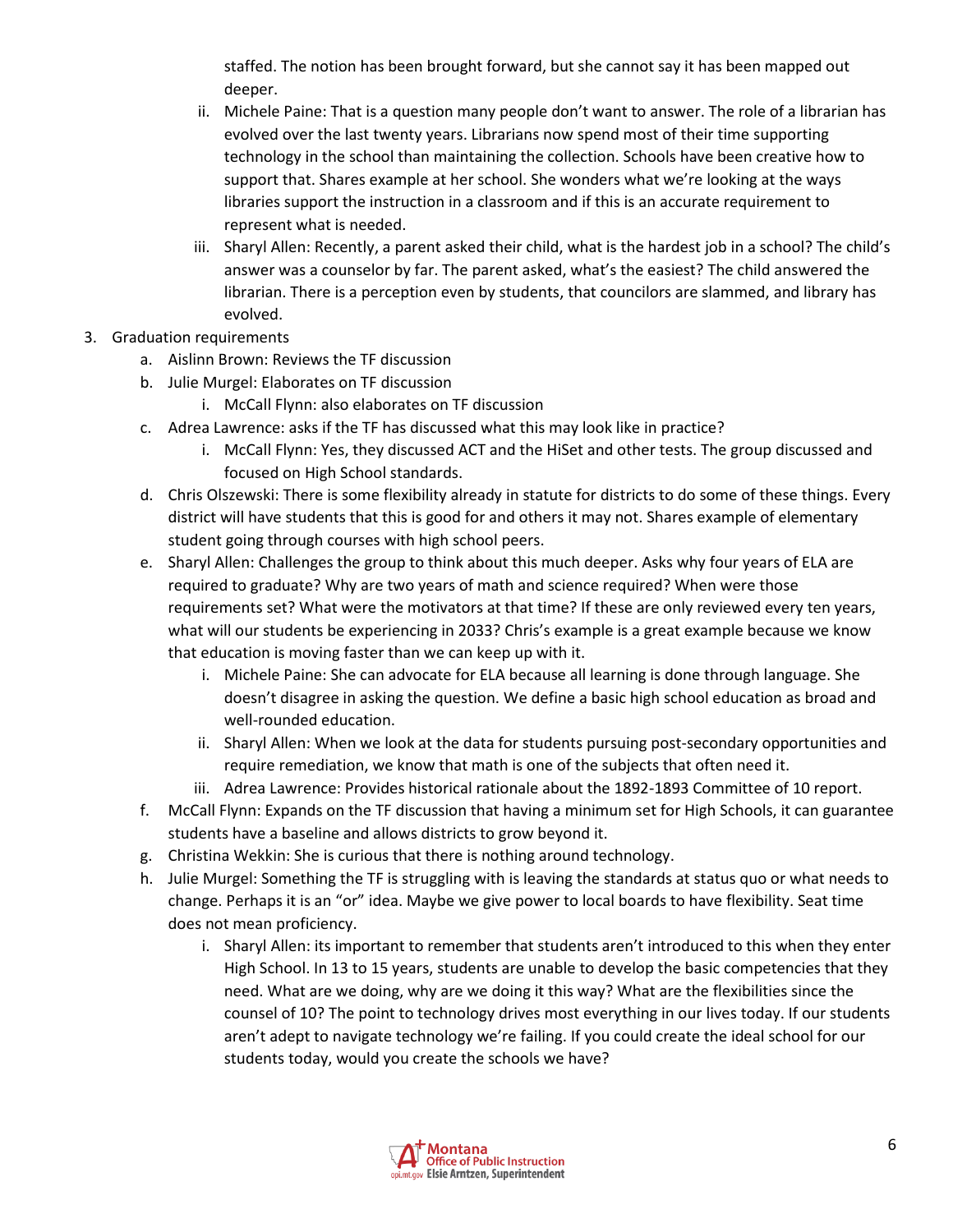- i. Michele Paine: Would like to expand on Chris's elementary student example. Is the assumption that when this student reaches Algebra 2, does that mean that student needs to teach himself? Part of our system exists because there is a teacher with students in the room and is managing instruction?
	- i. Sharyl Allen: Shares an example of a middle school student who requested to not be slowed down in their learning in math. Shifting our understanding that students have access to resources and the world in a way that wasn't there before. We need to be willing to open our networks to students.
	- ii. Chris Olszewski: Their district is currently working through the details of the elementary students needs. Student populations today are constantly evolving and changing. He says it is exciting to watch this student learn and self-teach. 10.55.906 (4) is what Billing Public Schools is using in this particular situation. He likes the "or equivalent in Montana content standards achievement" and everywhere else where it says, "based upon local board policy", establishing what it looks like and the level of proficiency.
- j. Stephen Schreibeis: Thinks we need to think differently about how we do things. A lot of the country is still preparing students for the industrial revolution, yet we're in the information age. He appreciates the comments on technology. He shares a conversation he had with a student where he asked what they don't know. The student responded that they don't understand technology like everyone thinks they do. This was a profound statement. We're giving tools to students but we're not training them how to use and access it. Teachers are no longer the holders of information. We need to think differently about how students access information.
- k. Renee Schoening: When we consider the whole child it is importance of developing responsible decision making and ethical digital citizenship. This should be a piece of that as we develop their technical expertise.
- l. Christina Wekkin: She found that we still need the books, but HS students need the digital citizenship. We need to teach technology so they can prepare how to do the rest.
- m. Sharyl Allen: When we ask future employers what the skills and attributes are they need, none of these are showing up on their list. A recent individual said we need people who will show up and have an open mind to learn. When we talk about ethical responsible decision making, what we're focused on is measuring academic things, but we don't get to an entire portion of what makes a successful student. As we look at what core requirements that develop those elements of a person.
- n. Michele Paine: Being open and willing to learn different things is part of the requirements in all different areas. We force the hand in a broad way with the HS requirements are because we're requiring students to try new things, they may already be good at or may not be, but they won't know until they try. She wonders if we got rid of the 20-credit requirement, we're not preparing kids to try things.
- o. Christina Wekkin: What about not getting rid of the 20 credit requirements but create a new set of requirements. What do those requirements look like? She feels confident technology has to be up there with English language. Technology is growing faster than we can keep up with.
	- i. McCall Flynn: Asks clarifying question that in ch55 it currently talks about a new standard for technology integration. Is this not what you're talking about?
	- ii. Christina: From her understanding, they're mellowed down from the original development of standards. They're not as in depth but there are not requirements.
- p. Chris Olszewski: The 2015 legislature passed the law to require personal finance for graduation. It was an unfunded mandate and now resides with local school boards if that course is required. Are we taking away choice from local districts by saying they now have to include a technology credit? Adding to this list would probably be an economic impact in the long run.

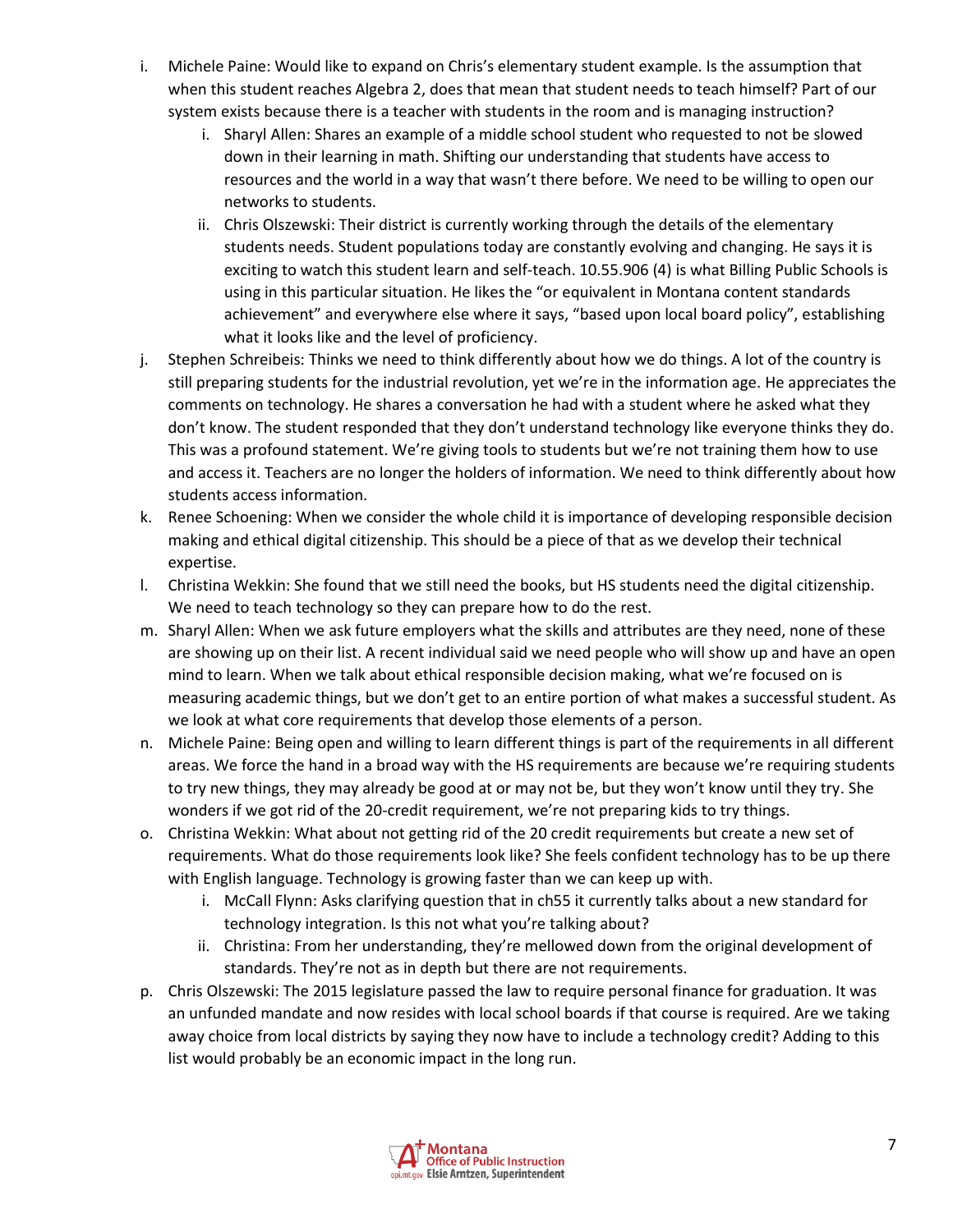- q. Julie: Acknowledges that the TF is willing to take a chance at saying the status quo isn't getting it done. The TF has shared that public input has been provided to stay away from this. The TF is trying to look at this to provide flexibility. She wants to encourage them to continue the conversation.
- r. Sharyl Allen: Asks McCall if she was able to listen to the Education Interim committee's discussion on high performing systems?
	- i. McCall Flynn: The Joint education interim committee and interim budget committee met and had a presentation from many different groups. One of the things they are talking about are how to educate students for the future? How do we move from what is always done to be more student focused? They talked about data and for the US and other countries and how it has changed over time.
	- ii. Sharyl Allen: Legislators have approached the OPI to meet about what the redesign looks like.
	- iii. McCall: A K-12 focus group will be put together with multiple stakeholders to discuss what this will look like. The legislature recognizes they are the only ones to make changes in these areas. They've invited, BPE, OPI, and Governor and June  $14<sup>th</sup>$  was announced this week. She is very excited for this discussion. It will be a good step forward and it is timely for the NRM to see.
	- iv. Julie Murgel: How profound to be working in a state where our legislators are there, in the conversation, and supportive.
- 4. Accreditation process
	- a. Julie Murgel: Reviews the TF discussion
		- i. Aislinn Brown: Points out there is a proposal listed
		- ii. McCall Flynn: Continues to elaborate on TF discussion
	- b. Sharyl Allen: asks Adrea what the universities' perspective on accredited High having students leaving for post-secondary education?
		- i. Adrea Lawrence: Typically, yes. For admissions, there is a set number of credit hours across a range of subject areas (which also came from the committee of 10 report). If you want to look at if a HS is accredited or not, she doesn't know. She would have to talk to the admissions department but knows it has to be in compliance with the MUS. It could be different for private institutions.
	- c. Sharyl Allen: She became aware that the presidential scholarship of the MUS system requires students to be a part of an accredited High School. She doesn't hear much about requirements for middle and elementary schools. She wonders if the construct of the tiered system has validity to it? The district accreditation for all their schools but specific designation for HS.
		- i. Michele Paine: Accreditation is critical when student move or transfer from other states/schools. They have to look at the transcript and decide whether or not to award credit for courses taken.
		- ii. Adrea Lawrence: Other states and university systems may regard this differently than MT. Not all MT students go to school in state.
	- d. Stephen Schreibeis: The tiered system is very interesting and MTSS is set up to give students what they need. More support or what ever they need a model like that for schools. Just went through a Cognia review for the HS. It was a very cool process and one that he sees differently. He seesthis like an evaluation of an employee. Is it there to just give a score or provide growth?
- 5. Meaningful Accreditation Process
	- a. Aislinn Brown: describes TF notes
	- b. Julie Murgel: Describes TF discussion
	- c. Renee Schoening: School boards need educator perspective and expertise to make decisions. Too much flexibility may not necessarily be a good thing because they may not have the research or experience or education.

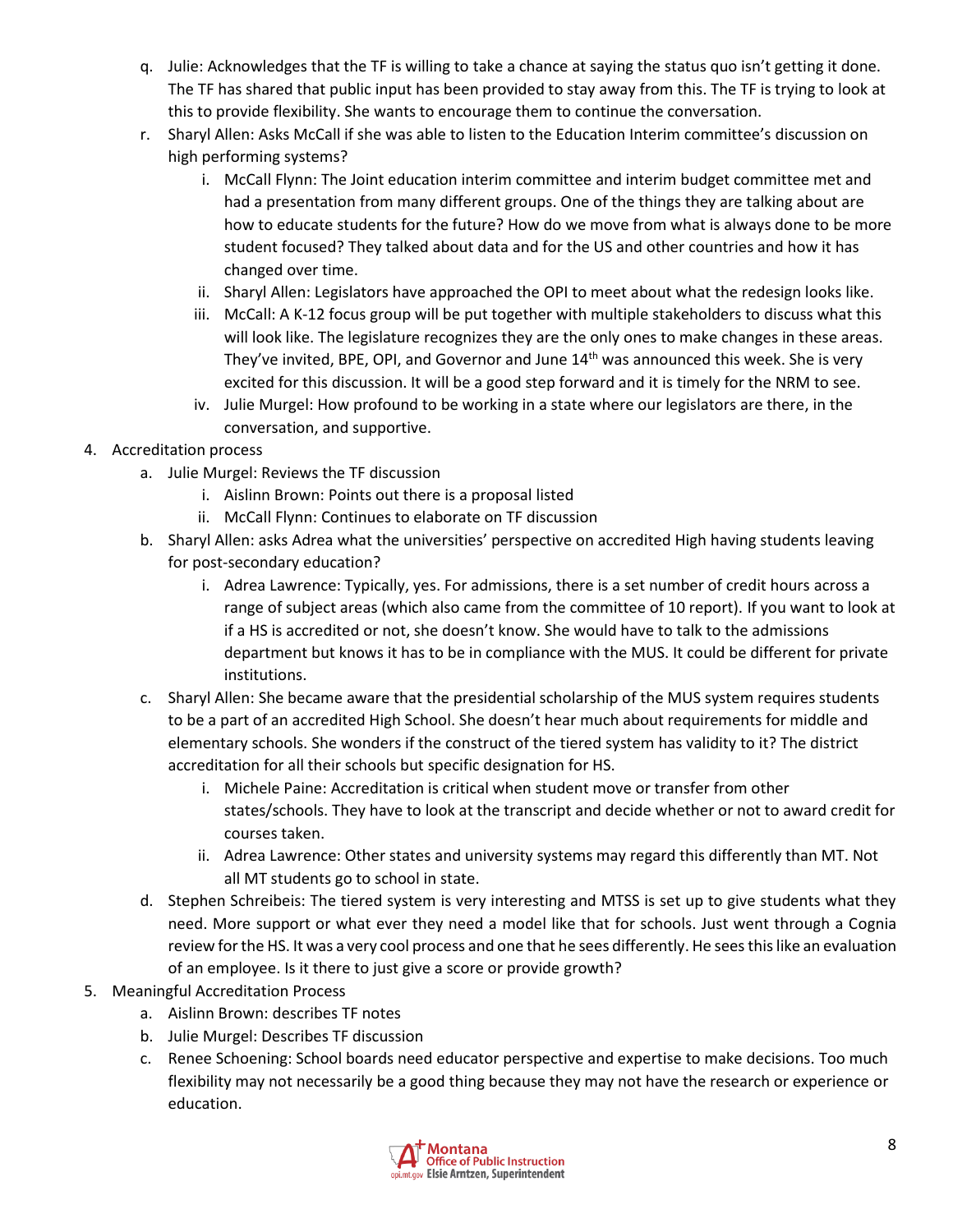- 6. School Counselor Staffing Ratios
	- a. Aislinn Brown: Reviews TF notes
	- b. Renee Schoening: It is not helpful to think about counseling as academic vs therapeutic. It is more helpful to think about school counseling from a MTSS perspective. Counselors work in three domains including career, social emotional, and academic. Those three elements are braided together. Having the educator credential is key and safeguards to ensure quality well trained individuals in schools. School counselors are trained to work in schools. When we consider counselors or those that are supporting mental health in students, they need to be trained school counselors.
	- c. Stephen Schreibeis: Asks Renee if she thinks the reason why that question is there is due to the need for SEL in schools? School counselors have been seen to do more career readiness and academic based work, but we need support in SEL?
		- i. Renee Schoening: Contemporary school counseling looks lot different than it did 20 years ago. School counselors are trained with the mental health track and the school counselor track in tandem. They receive both the LCPC and school counselor credential when they graduate. The need for SEL is a big part of it and more light is shed on this now. She thinks that a large part is because of SEL but also the suicide and mental health crisis in Montana.
	- d. Michele: When we talked about how education is different now than it was 50 years ago, she would argue that mental health is has emerged right alongside with technology that we haven't thought about. The needs of our students have increased dramatically in the last 15 years. 10 years ago, we heard from elementary schools that SEL was arising and now it is in the high schools. This is a change that will be our reality going forward.
	- e. Sharyl Allen: Montana has the highest suicide rate per capita in the nation in our youth. We're the number one location in the sex slave trade feeding the Northwest, coming out of Montana. We talk about kids are first and that they are important. Perhaps this is where economic impact comes into play. If schools have the ability to influence that, we need to walk the talk. If we don't, we can't think that things will change. That suicide rates will go down and that the atrocities that are happening to children will stop. School counselors in a lot of cases are trying to keep our kids alive.
	- f. Renee Schoening: What will this look like in 10 years from now if we don't do something now? A lot can happen in 10 years.
	- g. Susan Lake: Asks if teacher education should look a little different? We can't just rely on school counselors but maybe teachers need to have tools too.
		- i. Renee Schoening: MTSS is a school wide systemic approach to everyone on the team looking at student wellbeing and using positive behavioral intervention supports. Kids will be better in a supportive school environment. School counselors are trained in specific things like suicide assessment and specific lessons on mental health.
	- h. Christina Wekkin: Shares example of how she teams with her school counselor.
	- i. Stephen Schreibeis: This is a huge need in our school systems. The tiered system is great. Tier one is to all students, two is a bit more selective, and three is for high-risk students. Sometimes we stay away from these conversations because they're hard but that is why we need to have them. Shares example of suicide in elementary and in small towns it is difficult to talk about due to confidentiality requirements.
	- j. Renee S: The pandemic has increased the mental health crisis. She thinks we're just seeing the tip of the iceberg due to the long-term impact, learning loss, mental health needs, and the impact on parents. We hear about completed suicides, but we don't hear about the attempts. It is happening a lot more than we want to think about.

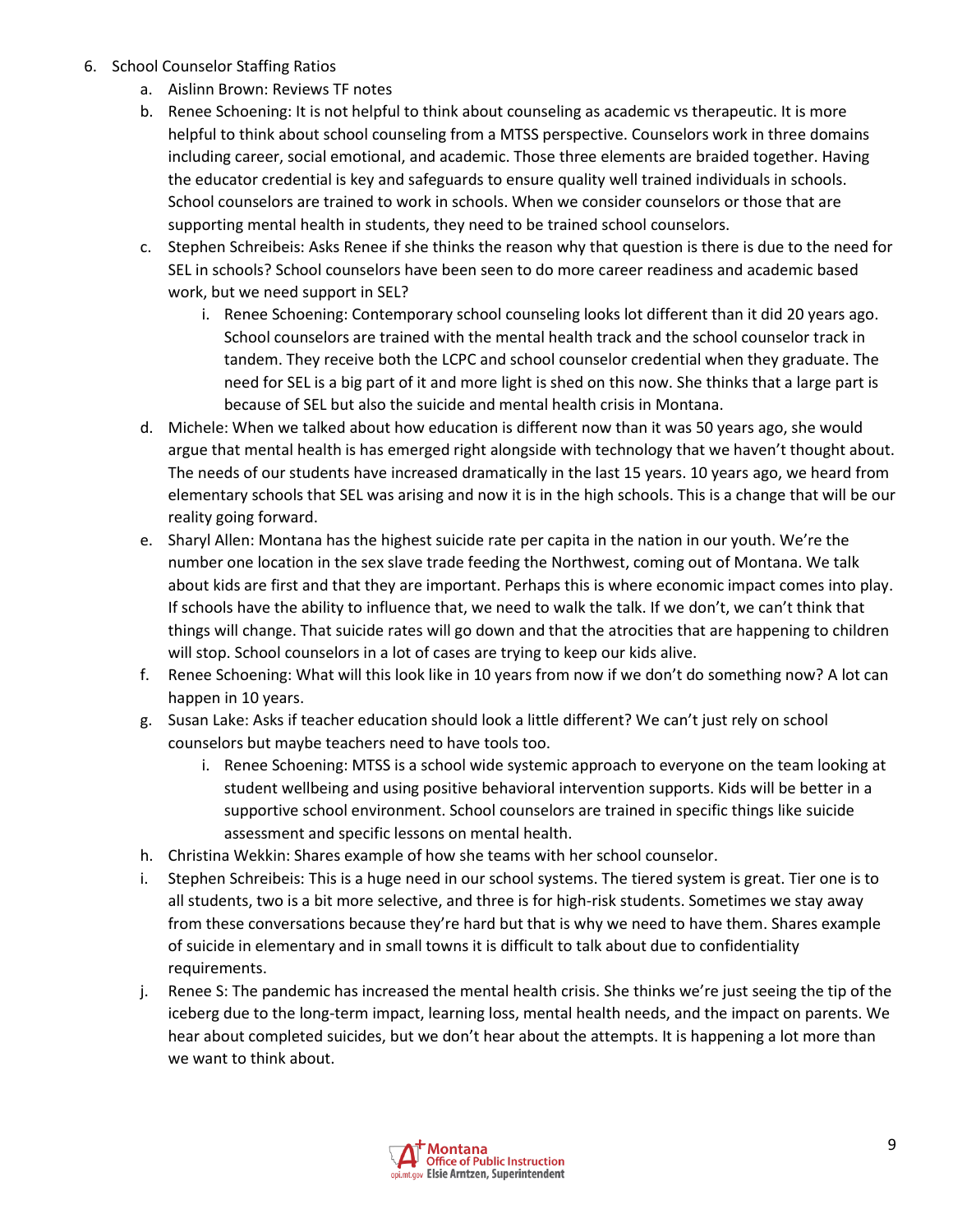- k. Nathan Miller: Gets asked if schools can use a therapeutic, clinical counselor, or social worker in lieu of a school counselor. He also gets asked a lot if a district has a candidate, they like for school counselor the class 5 program for them may take a little longer.
- l. Chris Olszewski: Shares personal experiences with suicide in his family. Also shares counselor situation in Billings school districts.
- m. Renee Schoening: Rural communities often have to provide tier three services in schools because there aren't resources close enough to home. Would promote a ratio change because at least then rural communities would have the opportunity to have more school counselors accessible. She will share [research on the impact on students](https://urldefense.com/v3/__https:/wcer.wisc.edu/news/detail/why-its-wrong-to-label-students-at-risk*:*:text=) when there is a lower ratio. It does make a difference for students academically, socially, and with mental health.
- 7. Postsecondary Readiness, Flexibility, and Paraprofessional and substitute requirement
	- a. Sharyl Allen: As we talk about graduation is micro credentialing one of the ways to reach requirements?
	- b. Renee Schoening: Would also like to add apprenticeships. Would like to add she is glad to see they are considering career readiness as well.

## **Definitions**

- 1. McCall Flynn: What was the conversation in deciding to do the definitions now rather than getting to a point where a definition needs to be made. She wants to make sure that the definitions don't drive the work.
	- a. Aislinn Brown: Definitions can be added or adjusted until the final document is taken to the Superintendent.
	- b. Julie Murgel: To lay some common language for the TF and NRM to use but also keep it open because we may need to come back to do changes as ARM is looked at.
	- c. McCall Flynn: She is also looking at the preliminary work is in the TF and how the definitions have made it to NRM already. With Julie's explanation she understands.
	- d. Aislinn Brown: Her understanding is that these definitions were not just made up but that they have come from statute or other areas.
- 2. Academic Growth Indicator
	- a. Adrea Lawrence: To clarify, this is just this one indicator?
		- i. Julie: On 67 there is one for growth.
- 3. Accountability system

# a. No NRM comment

- 4. Additional Targeted support and improvement
	- a. Sharyl Allen: Is the goal here to integrate the state and federal systems of accountability?
		- i. Julie Murgel: Potentially. It is already integrated in terms of student performance. It is the same as the federal accountability system. TF read an article "An analysis of school quality and accountability rules in Montana" on this.
- 5. Alternative education
	- a. Sharyl Allen: Rather than "within" it should be "by" a public school and should not use the term "at risk students" should be simply to serve students
	- b. McCall Flynn: Where in rule do we use alternative education? In the variances we talk about the public charter schools are we alluding to it there? Where does this live?
		- i. Julie Murgel: These terms are in HB 246. It's in consideration around if the terms are out there and could potentially come into rule.
		- ii. McCall Flynn: These definitions aren't required to be included because of HB 246?
		- iii. Julie Murgel: Yes.
	- c. Susan: Concurs with Sharyl's suggestion.
- 6. Alternative learning methods

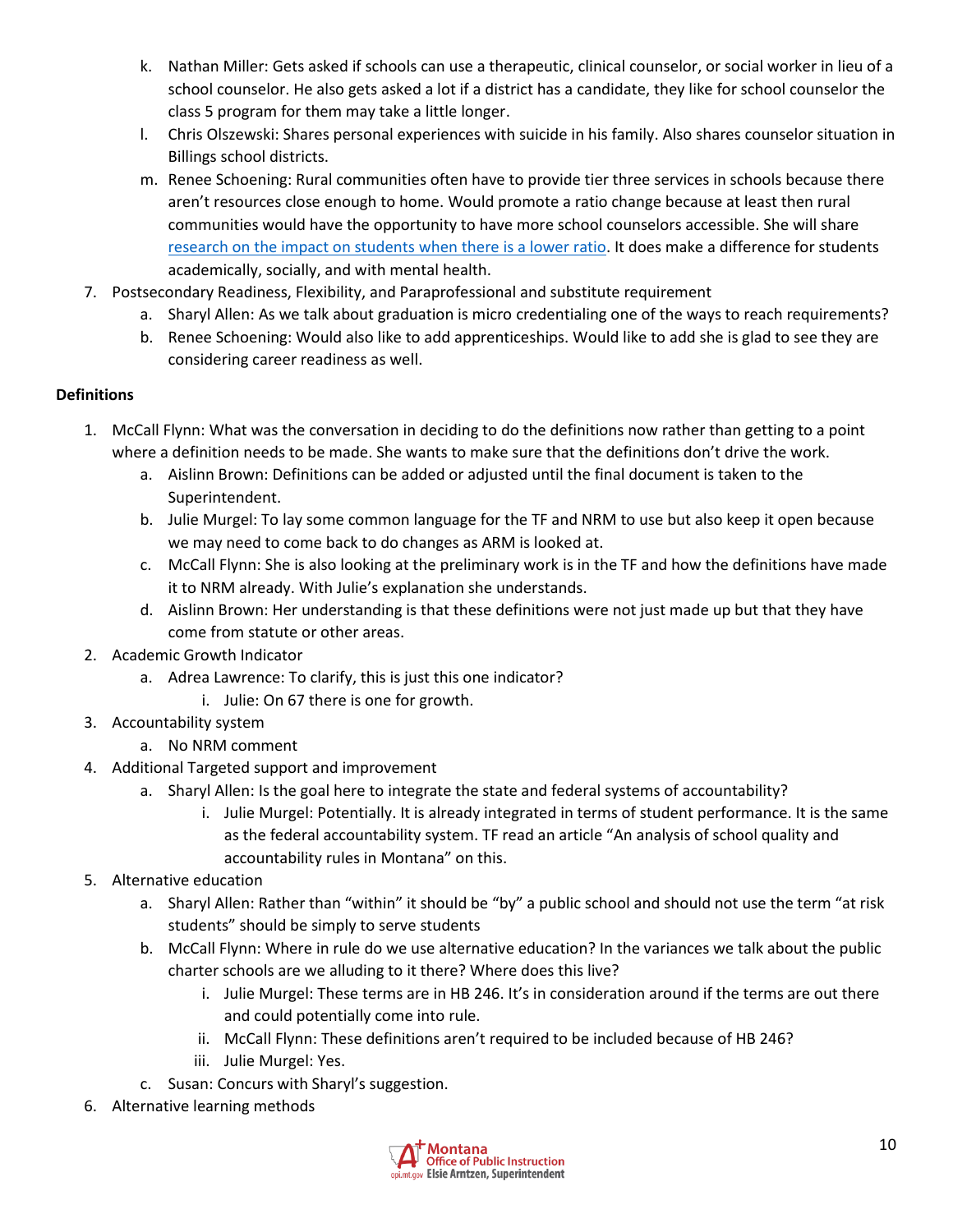- a. Adrea Lawrence: The use of the word "methods" does not seem descriptive of what is proposed. She thinks of methods as pedagogy like teaching strategies.
	- i. Julie Murgel: suggests modes
	- ii. Sharyl Allen: suggests experiences
	- iii. Adrea Lawrence: experiences are a lot closer to how she was thinking of it.
	- iv. Renee Schoening: Opportunity
	- v. Susan Lake: What is wrong with strategies? Experiences seems to be kind of nebulous.
		- 1. Adrea Lawrence: she thinks of strategies as very closely aligned with methods. Teaching strategies are not the same as a wholistic experience or opportunity.
		- 2. Julie Murgel: these are experiences where not all the methods and strategies that are used within the experience.
	- vi. Sharyl Allen: suggests learning environment.
- b. Michele Paine: Are written in the perspective of the student not the teacher? Methods and strategies are centered but the rest of the language is from the student perspective.
- c. Sharyl Allen: As we look at this where we have methods it might not be applicable to what we are describing. She is not sure adult education is a method or partnerships is a method.
- d. Julie Murgel: what if we took off the word method?
- e. Chris Olszewski: On the definition for assessment, later in Ch55 the purpose of assessment is laid out. This definition covers it well. It identifies student learning or proficiency and using that data. Is student learning too nebulous? Could we pinpoint by using proficiency or growth?
- f. Adrea Lawrence: is assessment also used to help tailor student learning? Or is it used as an accountability measure?
	- i. Chris Olszewski: He brings up using the term proficiency because it goes along with student improvement in the Professional Learning Community (PLC) process. We're asking assessments to tie it to instruction al school improvement plans and instructional changes. On a greater scale it informs our curricular decisions.
	- ii. Julie Murgel: There are different types of assessment. In literacy, early reading skills, we might use a summative or formative or interim assessment. We use a diagnostic assessment that does not measure program effectiveness it is trying to diagnose.
	- iii. Adrea Lawrence: yes, she is inline with Chris to look at assessment in a holistic way. It can be challenging if we're only looking at SBAC scores on math and ELA. If we're looking at student learning it is much more board and inclusive. We would be looking for growth or continued proficiency. Not specific to academic knowledge and skills like perseverance, engagement, and the ability to have a conversation with peers.
	- iv. Julie Murgel: agrees
- 7. Career and vocational/technical education
	- a. McCall Flynn: Wondering if it can be called career and technical education. The new content standards do say career and technical education in Ch53. It would require us to change in Ch55 1701 to say career and technical education.
		- i. Julie Murgel: Agrees
	- b. Renee Schoening: Struggling with the wording of (b) specifically the word "contributes"
		- i. Julie Murgel: what about simply taking out contributes
		- ii. Renee Schoening: suggests "advancing through ongoing activities"
		- iii. McCall Flynn: is this specific to the Advanced Opportunities Grant? If this is specific to the Advanced Opportunities Grants, then it probably does need to stay as is.
		- iv. Michele Paine: what does that really mean? Does it mean we want to include competency that could lead to advanced opportunity?

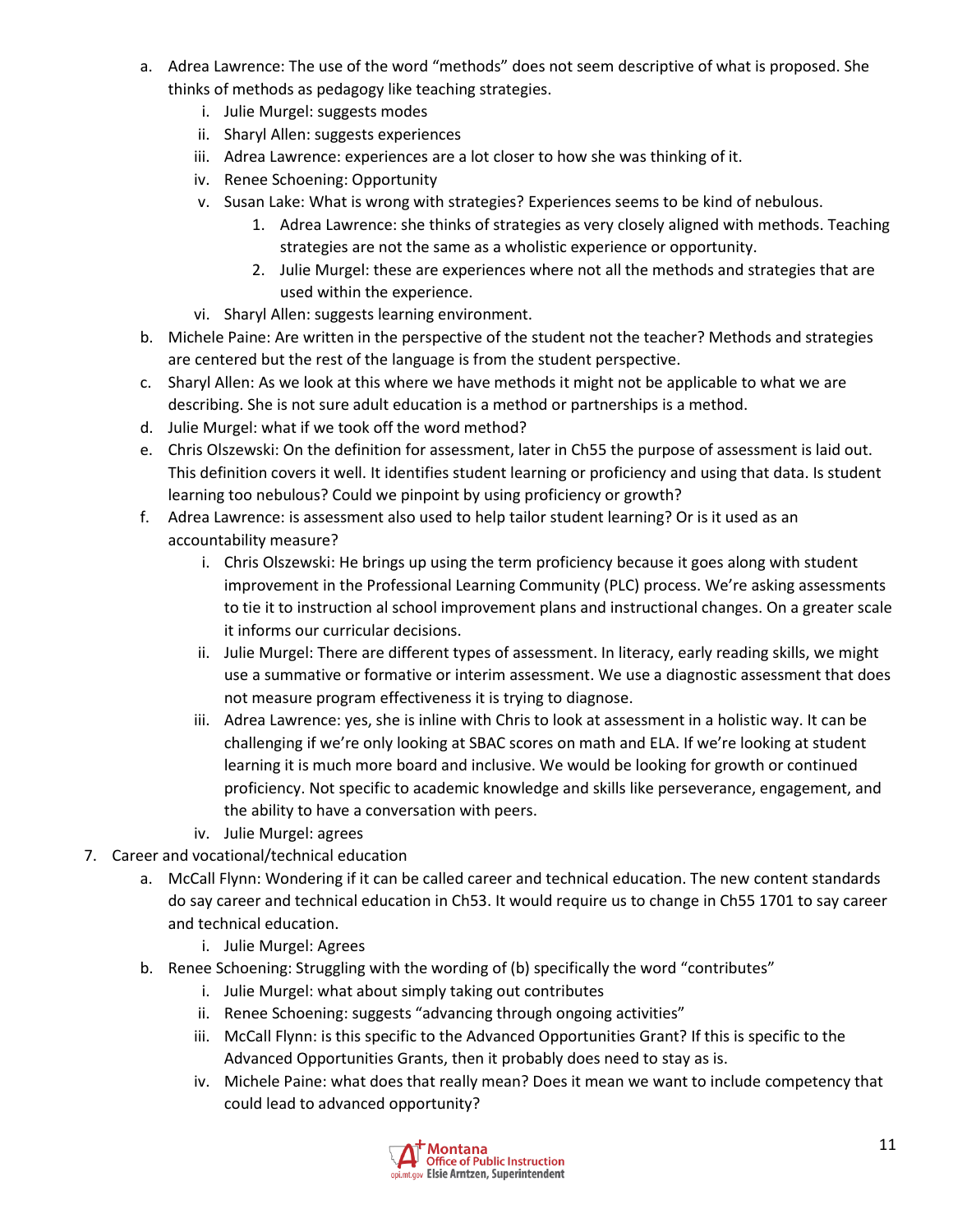- v. Lisa Petersen: Suggests including "competency based applied learning through advanced opportunities"?
- vi. Michele Paine: but it doesn't necessarily need to be through advanced opportunities. Could a student demonstrate competency through regular opportunities? What do we mean by advanced opportunities?
- vii. Lisa Petersen: Not sure if the word advanced is causing the issue if we're looking for other educational opportunities?
- viii. Craig Mueller: The advanced opportunities grant allows for extension outside of normal curricular areas. For their application they are using those dollars to support certification process, work-based learning endeavors, and to pay for dual credit courses for students that cannot normally afford them. Those are opportunities he's seen through the grant.
- c. Julie: This definition is from 10.41.101 and is the exact definition of how it is defined in Ch41
- d. Sharyl: Thinks it would be good to look into HB 387 from 2017 legislative session.
- 8. Career pathway
	- a. No NRM Comment
- 9. College and career readiness
	- a. No NRM Comment
- 10. College and career readiness indicator
	- a. No NRM Comment
- 11. Community involvement
	- a. Sharyl Allen: Wondering if community and family engagement should be listed here.
		- i. Julie Murgel: yes. Community involvement and family engagement are separate.
	- b. Sharyl Allen: The way we have defined involvement is very limiting. Involvement is more expansive than we've identified it. She would ask we come back to this at a later time.
	- c. Julie Murgel: Suggests considering the term involvement rather than engagement
- 12. Comprehensive Support and Improvement
	- a. No NRM Comment
- 13. Demonstration Options
	- a. Sharyl Allen: We have identified that the only group that demonstration would be applicable to is HS students. But children in lower grades may very well be involved in demonstration projects and methodologies. Wonders if the goal is to limit to only HS only or if this is a more comprehensive piece.
		- i. Aislinn Brown: Wonders if that might be answered by what HB 246 says.
- 14. Distance Learning
	- a. Julie Murgel: Clarifies that in definitions to try to avoid terms such as and/or.
- 15. Endorsement
	- a. No NRM Comment
- 16. Family engagement
	- a. Renee Schoening: Suggests using "well-being" rather than "health". It is more inclusive of mental and physical health.
	- b. Sharyl Allen: Would like to add language around family engagement means equal partnership between families and school staff working towards the learning and success of their children. Without the equal partnership our engagement and growth in student learning is severally impacted according to research.
- 17. Graduation rate
	- a. Julie Murgel: Should we also consider completion rate?
		- i. Aislinn: Are you saying as in addition to or as part of this?
			- 1. Julie Murgel: In addition to.

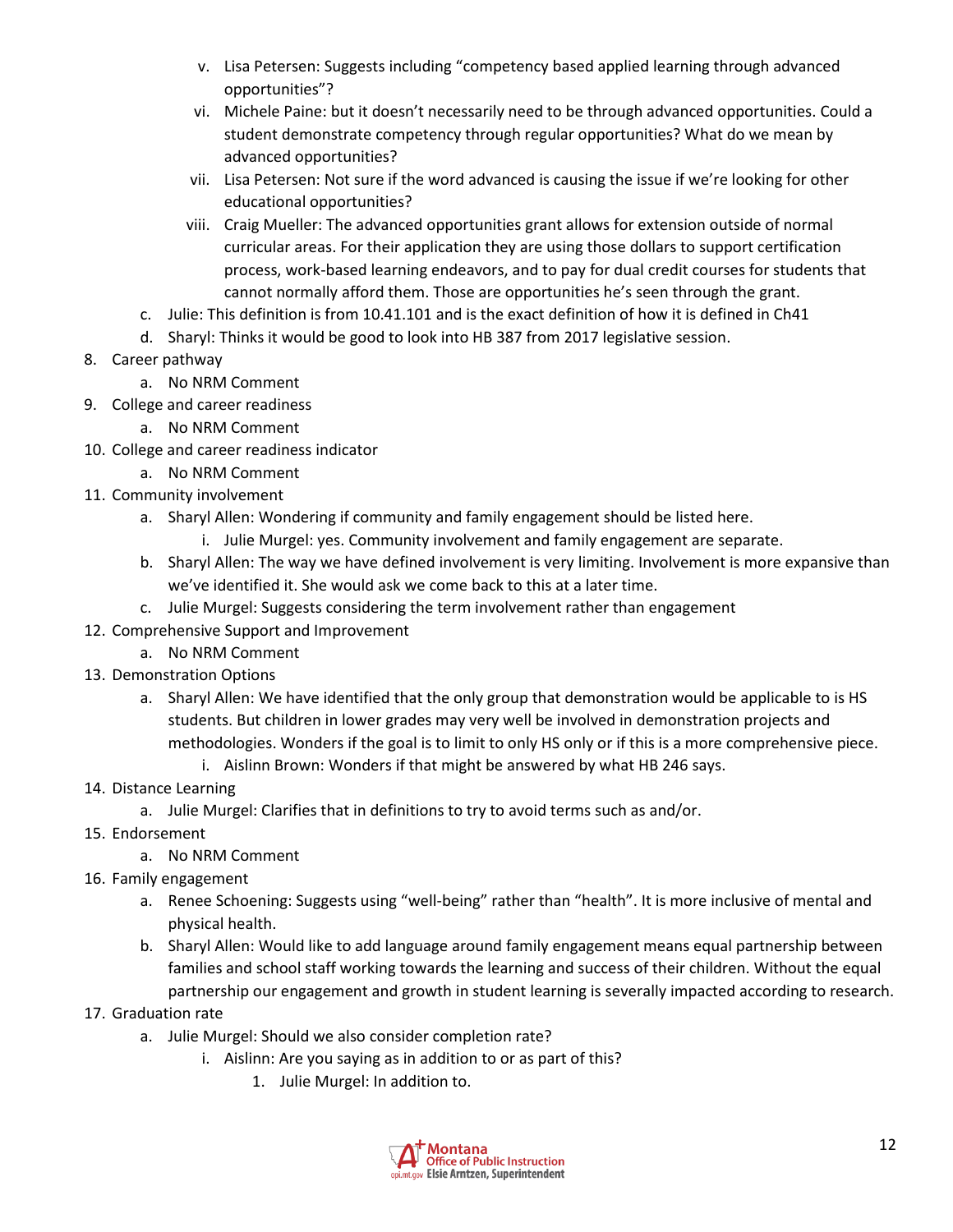- ii. Julie Murgel: Sometimes it takes longer to complete. This is a technical term on graduation rate and the way the federal system measures the graduation rates. It is important to define what it is because its important to know that the graduation rate is based on 4 years not if HS is completed or not.
- iii. Aislinn Brown: Proposals may be to change the graduation rate to account for the fact that not everyone graduates in 4 years and the other is to add a separate definition for completion rate. If a definition was added for completion rate, what wording would we use? We will come back to this.
- 18. Indian Education for All
	- a. Sharyl Allen: What is the difference between shall and must?
		- i. Julie Murgel: OPI's legal advised to refrain from using shall. Shall can mean so many different things and is the most litigated terminology.

## 19. Measure

- a. Sharyl Allen: What is the purpose of adding this?
	- i. Julie Murgel: related to some of the discussion earlier on assessment. When we're defining assessment, is assessment one particular thing or is it a measurement of assessing a performance indicator
	- ii. Sharyl Allen: A performance indicator is identified in Student Performance Measures in Ch56 or by local districts? All of the above? The federal accountability system as the optional indicator that is allowed by the state.
- b. Chris Olszewski: When we get down later to 52, 53, 54 the proposals for proficiency-based diplomas will go with his earlier comments to change student to student proficiency. In a later definition, he will propose to include this term in those definitions. Having the option to use multiple or alternative measures in some of the other definitions.
- 20. Offsite instructional setting
	- a. Sharyl Allen: We should look at MCA 20-7-118 to see if there is additional clarity of offsite instruction might mean. It is the provision for education services for off-site.
- 21. On-site peer evaluation
	- a. No NRM Comment
- 22. Personalized learning
	- a. McCall Flynn: What if a statute changes? Is concerned that by including so many of the statutes in rules, if the statute changes, we would have to change rule.
	- b. Sharyl Allen: We should take a look at what personalization of learning really means. Agrees with referencing statues because they are changing rapidly. There is a tremendous about of research that exists on personalized learning and personalization of learning. Does not find in statute where it is ever defined.
	- c. McCall Flynn: It is hard to pinpoint when we don't know how it is going to apply in rule. This may mean many different things depending on how we use the definition in rule. We may come back to it several different times. Perhaps we leave it open so it can be worked on as we continue through rule.
- 23. Postsecondary and workforce readiness
	- a. No NRM Comment
- 24. Postsecondary and workforce readiness program
	- a. Sharyl Allen: She is good with this definition as long as we don't define workforce readiness. Workforce readiness is shifting as rapidly as technology is shifting. In (49) we refer to the knowledge and skills.
- 25. Proficiency-based diploma
	- a. Chris Olszewski: This is where he would like to connect the dots. Under (a) rather than alternative means, alternative measures.

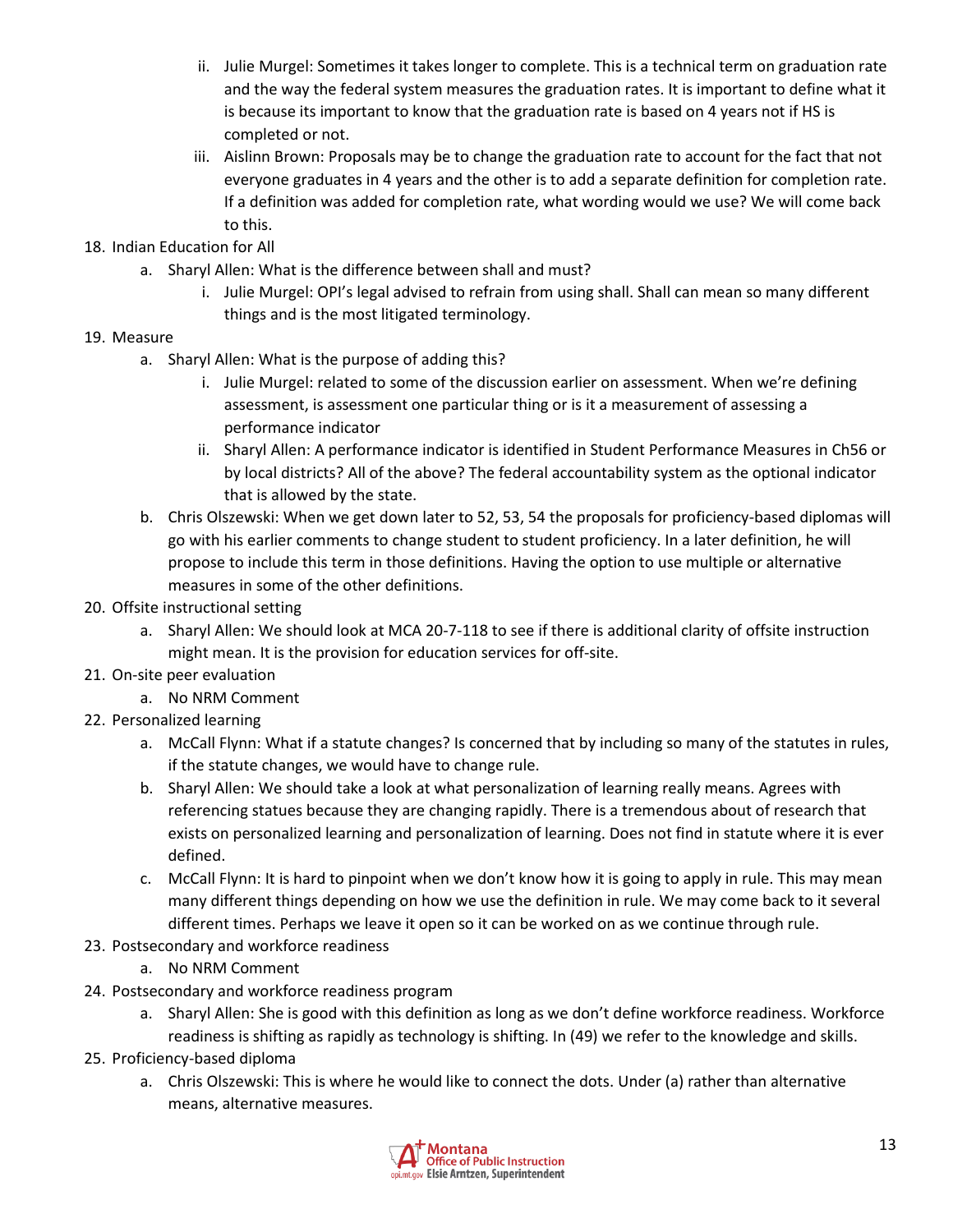- i. Julie Murgel: Agrees where Chris is going on this.
- ii. Sharyl Allen: would like a legal opinion since statute uses the word means. Agrees with Chris.
- b. Adrea Lawrence: What the distinction is between a deficiency based and state diploma?
	- i. McCall Flynn: This comes from legislation in 2021. Shares what statute says.
- 26. Proficiency based learning
	- a. No NRM Comment
- 27. Proficient
	- a. Sharyl Allen: Suggests taking out the word "mastered". Mastery and proficiency aren't necessarily one and the same.
	- b. Julie Murgel: Should we use the defined word in the definition? Agrees mastered should be removed.
	- c. Michele Paine: Who determines what the definition of proficiency is? Would it be a board determination?
	- d. Sharyl Allen: Suggests demonstrated the ability or level of ability related to important sets of knowledge and skills.
		- i. Renee Schoening: Did you say you wouldn't use competency?
		- ii. Sharyl Allen: Competency based learning has a different nuance to it today. Montana is akin to proficiency.
	- e. Chris Olszewski: Suggests referencing in the notes of definition number 6, definitions 52, 53, 54 and 67. Proficiency is a reciprocal accountability of what is already in other definitions. The ability for a student to demonstrate the skills that are in the performance standards. Performance standards at a state level identify what is critical. The Local level of control and measures come into play with the local boards policy to determine the percentage. It is a dance with the authority of the state to determine the knowledge and skills through the standards and how to locally determine the level of proficiency.
	- f. Sharyl Allen: Proficiency means a student has demonstrated levels of ability in related sets of knowledge and skills identified by local standards. Agrees with Chris.
	- g. Julie Murgel: Thinks there is confusion between local standards and content standards. Chris is bringing up the tension of the relationship between local determination and what is proficient demonstration of content standards.
	- h. Chris Olszewski: that is why he uses measures here as it relates to his earlier definition with definition 52. The state does set standards, but it is up to the local school board, in tandem with the curriculum process, to define proficiency.
	- i. Adrea Lawrence: With Praxis in particular we refer to cut scores, but it sounds like districts use a percentage rather than a raw score. Measures seems to get to that in a forgiving way.
	- j. Corey Barron: are we also removing the word important? How do we derive what is important? Suggests using in "related to".
	- k. Michel Paine: This makes her head want to explode when she thinks about who is actually going to do that work. She like the idea of local control and all of it is critical. What unintended consequences are going to happen from every district doing their own thing,
		- i. Sharyl Allen: This is proficiency by local district assessment is how it actually reads in statute. If you go back to the first season of the pandemic, districts concern was they would not be going to meet aggregate hours. 99% of districts declared proficiency which is probably still in effect.
		- ii. Julie Murgel: Our current ways and previous ways of measuring student stabilities. Do grades in each district and class mean the same?
		- iii. Sharyl Allen: The standards-based grading movement. The local piece comes into play as they define what the measurements mean
		- iv. Christina Wekkin: Doesn't each school have to have a proficiency definition in their school?
		- v. Sharyl Allen: Local trustees define it.

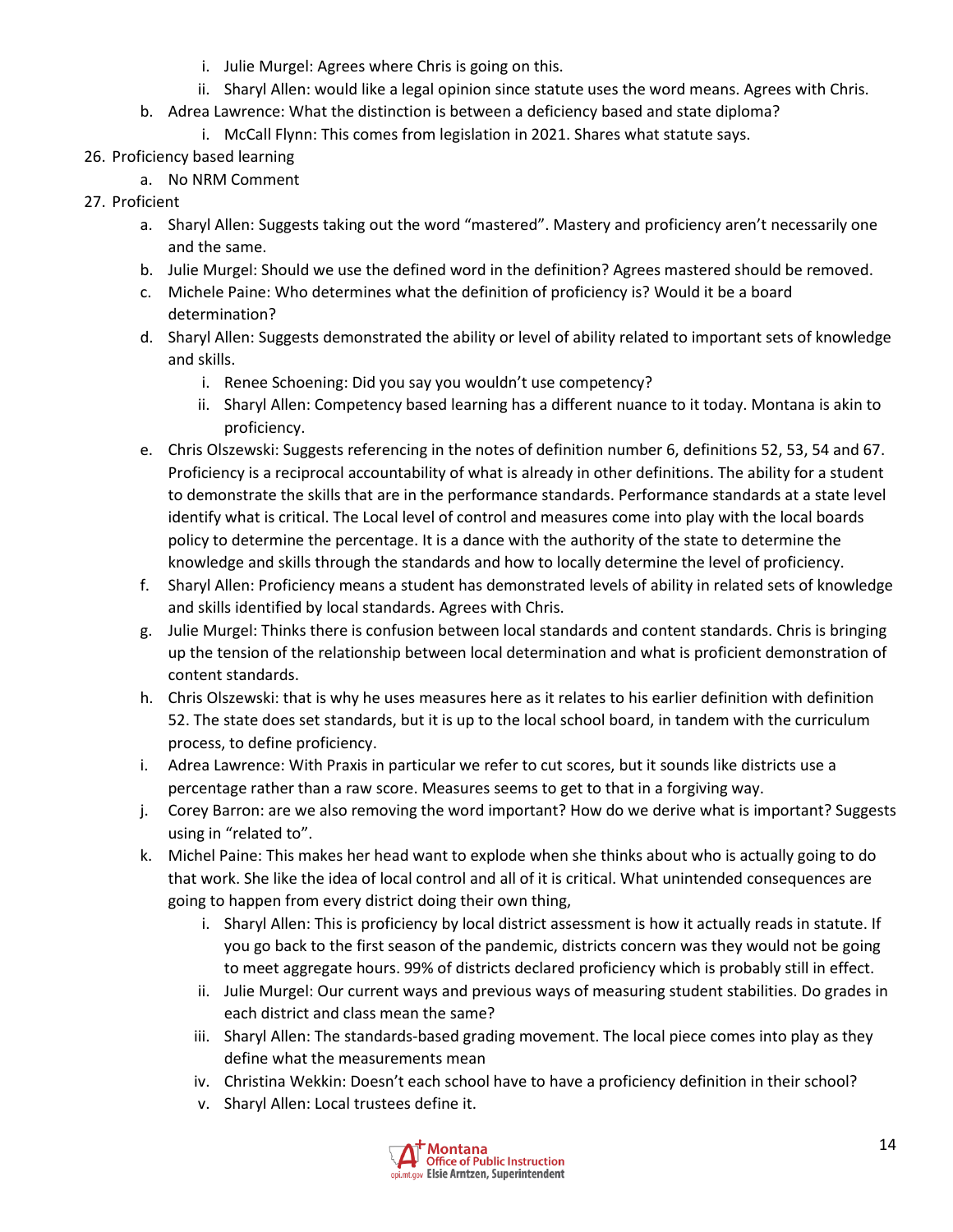## 28. Pupil instruction

- a. McCall Flynn: Is it more accurate to stay teacher or licensed educator?
- b. Sharyl Allen: Since we're talking about accreditation standards, we have private schools that go through accreditation. Our privates would not have to meet the same levels.
- c. Julie Murgel: There is a difference between teacher and educator. All teachers are educators but not all educators are teachers.
- d. Adrea Lawrence: What is meant by distributive?
	- i. Renee Schoening: Marketing and distributive education was a term used in her undergraduate degree. That is the only time she has used it was in the realm of business education.
- 29. Self-study
	- a. No NRM comment
- 30. Specialist
	- a. Renee Schoening: Shouldn't this include speech pathologist?
		- i. Julie Murgel: That is what this term is trying to define. They are not licensed under the rules of 57 or class 6.
- 31. Student growth
	- a. Chris Olszewski: Suggests "achievement from one point to another on state and/or local measures". Being able to say at the state level working with alternative measures.
		- i. Adrea Lawrence: As it is written now, the statewide assessments would put is with the ACT and SBAC. Student growth would only be measured in math and ELA.
		- ii. Michele Paine: For HS the ACT is only given once, so there is no way to measure growth.
		- iii. Julie Murgel: Maybe the two terms, growth, and proficiency, should be broader. As Chris is suggesting perhaps it should include state or local measures.
		- iv. Chris Olszewski: Is suggesting something in addition to it. Would like language to include state and or local measures.
		- v. Sharyl Allen: Suggests it means a change in student learning as measured from one point to another. What we're measuring is student learning.
- 32. Targeted suppler and improvement
	- a. No NRM comment
- 33. Technology delivered learning
	- a. Sharyl Allen: Could it be as simple as content digitally delivered?
- 34. Transformational learning
	- a. Sharyl Allen: this definition is directly out of statute
- 35. Universal support
	- a. Adrea Lawrence: Why the lowest 5 percent?
		- i. Julie Murgel: it is a federal definition
- 36. Whole school whole community whole child model
	- a. Renee Schoening: Suggest using Wellness or wellbeing instead of heath.
	- b. Sharyl Allen: likes wellbeing
	- c. Julie Murgel: Likes wellbeing
- 37. Work-based learning
	- a. Sharyl Allen: Suggests "real" is removed.